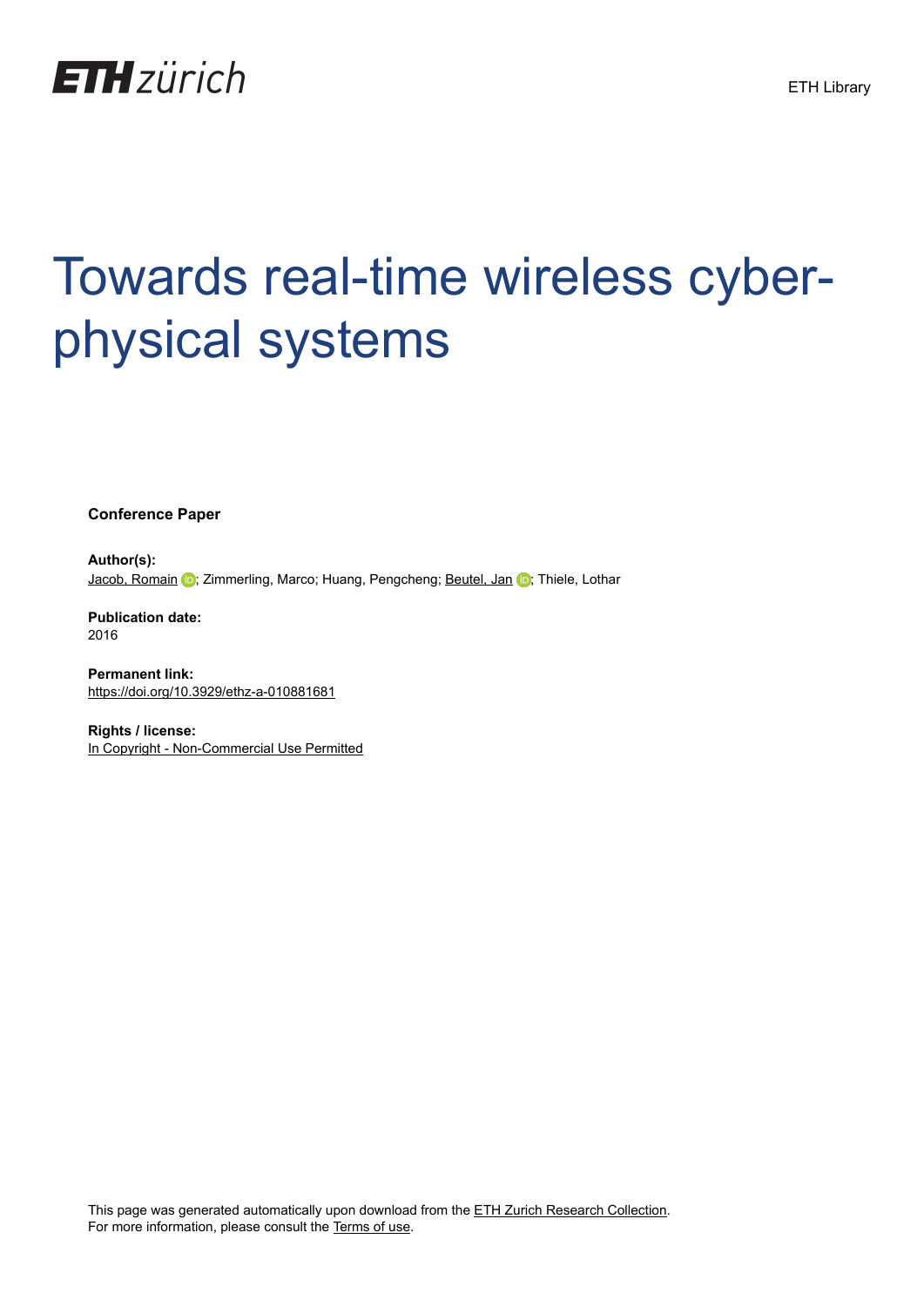# Towards Real-time Wireless Cyber-physical Systems

Romain Jacob<sup>∗</sup> Marco Zimmerling† Pengcheng Huang<sup>∗</sup>

Jan Beutel<sup>∗</sup> Lothar Thiele<sup>∗</sup>

<sup>∗</sup>Computer Engineering and Networks Laboratory, ETH Zurich, Switzerland

†Networked Embedded Systems Group, TU Dresden, Germany

firstname.lastname@tik.ee.ethz.ch marco.zimmerling@tu-dresden.de

*Abstract*—One big challenge to be overcome before the successful deployment of wireless cyber-physical systems is to provide *hard real-time guarantees*, not only within the wireless network, but in fact between *end-to-end application processes*. To achieve this, we design a distributed real-time protocol (DRP) that considers the complete transmission chain, including application tasks, peripheral busses, memory accesses, networking interfaces, and wireless real-time protocol. DRP guarantees that end-to-end message deadlines are met, while being adaptive to unpredictable system changes, by establishing at run-time a set of contracts among the different elements of the transmission chain.

### I. INTRODUCTION

Over the past decade, a tremendous amount of work has been carried out around low-power wireless communication technologies. Especially, wireless sensor networks (WSNs) have received much attention. One major challenge yet to be overcome is to enable reliable and efficient use of low-power wireless networking Cyber-Physical Systems (CPS), sometimes referred to as wireless sensor and actuator networks. As many CPS applications are mission-critical and physical processes evolve as a function of time, the communication among the sensing, actuating, and computing elements in CPS is often subject to real-time requirements (*e.g.*, to guarantee the stability of feedback loops). Such real-time requirements are key to enable *safe* CPS, which is arguably one of the most important features for a successful deployment of CPS [1].

Challenges. These real-time requirements are often specified from an *end-to-end application* perspective. For example, a control engineer may require that sensor readings taken at time  $t_s$  are available for computing the control law at  $t_s + D$ . Here, the *relative end-to-end deadline* D is derived from the activation times of *application-level tasks*, namely the sensing and control tasks, which are typically executed on physically distributed devices. Meeting such hard end-to-end deadlines is non-trivial, because data transfer between application-level tasks involves multiple other tasks (*e.g.*, operating system, networking protocols) and shared resources (*e.g.*, memories, system busses, wireless medium). Therefore, the entire transmission chain, involving application tasks, peripheral busses, memory accesses, and wireless networking protocol, must be taken into account to tackle this challenge. We argue that doing so requires combining three building blocks:

1) on the node level, a decoupling of application (*e.g.*, sensing, actuation, control) and wireless communication tasks using a *dual-processor architecture*;

- 2) on the network level, an efficient *wireless real-time protocol*, which guarantees that messages between source and destination nodes are delivered reliably in real-time;
- 3) overall, a *distributed real-time protocol* that manages the flows of messages across the network, decouples responsibilities between components, and ensures that end-to-end deadlines *between application tasks* are met.

In this paper, we first briefly present the design of our solution (Sec. II), then we highlight remaining problems and how we intend to address them in our ongoing work (Sec. III).

# II. OVERVIEW OF THE SOLUTION

We consider that all communications between a source and destination node are subject to real-time constraints. We call one such communication a *flow*. Let  $\mathcal F$  be the set of all real-time message *flows* in the system. Each flow  $F_i = (s_i, d_i, T_i, D_i)$  is defined by a *source node*  $s_i$ , that *releases* messages with a *minimum inter-message interval*  $T_i$ , also called *period*. Every message released by  $s_i$  should be delivered to the *destination node*  $d_i$  within the same *relative* end-to-end deadline  $D_i$ . No message can be sent outside of a flow, and each flow must be *registered* (*i.e.*, accepted by the protocol) before it can start releasing messages. Several flows, eventually with different period and deadline, may be registered between the same source and destination nodes.

The wireless network consists of a set of *nodes* N that exchange messages via *wireless multi-hop communication*, as illustrated in Fig. 1(a). A logically global *network manager* arbitrates access to the shared networking resource. Physically, the network manager may run on one of the nodes. The overall design is based on three building blocks, as described next.

Dual-processor architecture. When using the traditional system architecture shown in Fig. 1(a), application and communication tasks execute concurrently on each node. When both tasks attempt to simultaneously access shared resources (*e.g.*, memory, processor, system bus), one of them will be delayed for an arbitrary time. Such interference hampers timing predictability, making real-time guarantees difficult to provide.

To tackle this issue, we propose to replace each node with a dual-processor platform. One processor (*AP*) runs only the application, while the other processor (*CP*) executes only the wireless multi-hop communication protocol. Using the Bolt interconnect [2], AP and CP are decoupled in time, power, and clock domains, and can asynchronously exchange messages with bounded delay, with ultra-low-power overhead.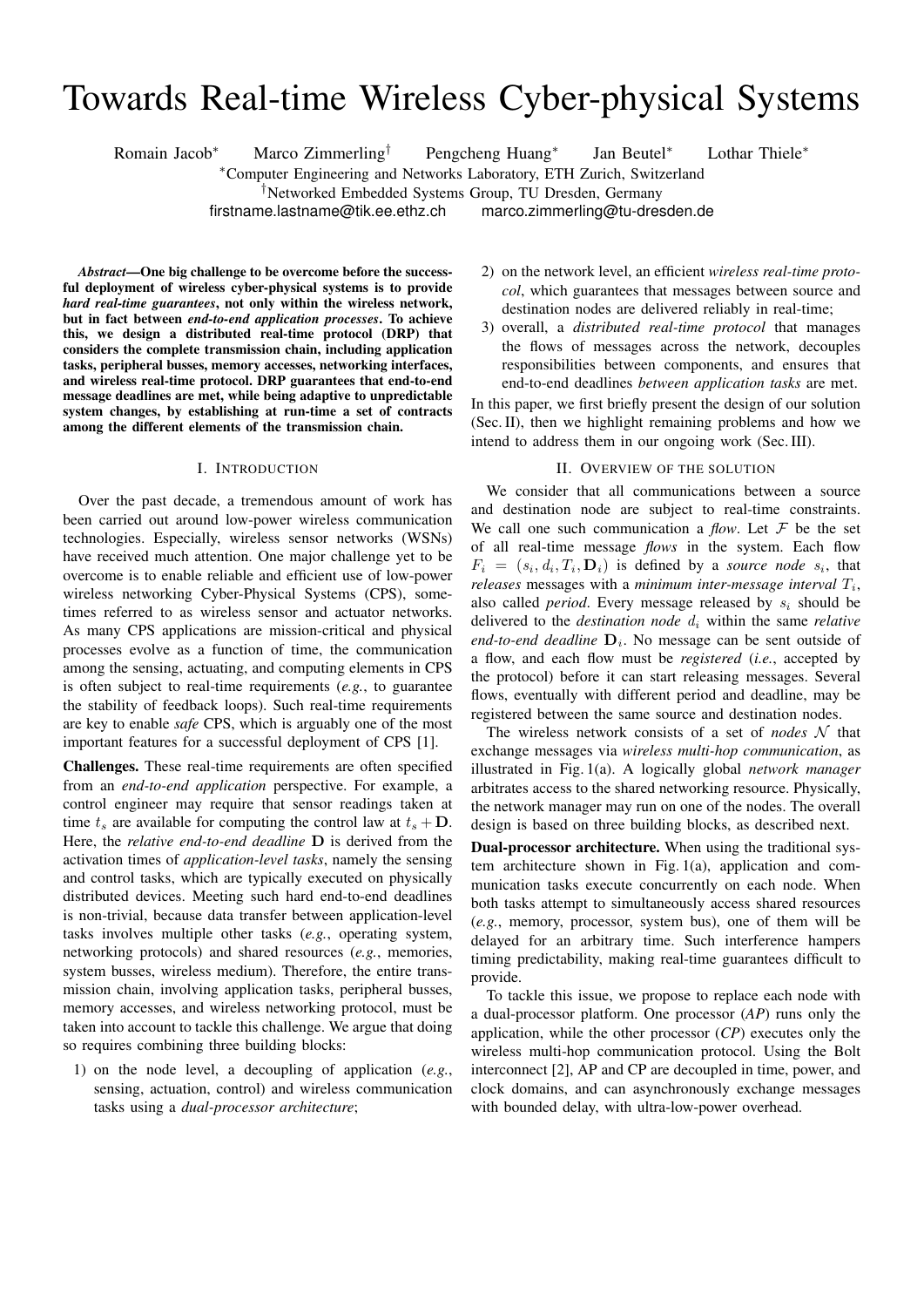

(a) A set of nodes, each with a single processor, execute the application and exchange messages via wireless multi-hop communication.

(b) Application (AP) and communication (CP) processors exchange messages via Bolt, while the CPs run the Blink real-time wireless protocol.

Figure 1. Traditional (a) and our proposed (b) system architecture. *A logically global network manager arbitrates access to the shared wireless medium.*

Wireless real-time protocol. Providing real-time guarantees across wireless networks is challenging. In particular, to support real-world CPS applications, one needs a protocol that delivers packets reliably (*i.e.*, with high reception rate) within real-time deadlines, while being adaptive to dynamic changes in the wireless network and traffic demands.

Out of the many solutions that have been proposed over the years, Blink [3] is the only wireless real-time protocol that satisfies such requirements. It is built on top of LWB [4] and leverages fast and highly reliable Glossy floods [5], a protocol based on synchronous transmissions, which represents a paradigm shift away from traditional routing-based protocols.

Distributed real-time protocol. The use of Bolt to decouple the application (running on the APs) and the Blink wireless real-time protocol (running on the CPs) brings necessary benefits, such as flexibility in the operation mode for each component (*e.g.*, time- versus event-triggered) and interference mitigation. But at the same time, it also triggers a significant challenge: while the APs and CPs should execute independently to prevent interference, it is their *joint* operation that determines whether messages exchanged between the APs meet their end-to-end deadlines.

To address this challenge, we introduce a distributed realtime protocol (DRP), which represents the third building block of our solution. DRP strikes a balance between the decoupling of AP and CP/Blink on the one hand and the end-to-end timing predictability of message exchanges between the source and destination APs of one flow on the other hand. This trade-off is embodied by mutual *contracts*. A contract settles the least required agreement between APs, CPs and Blink such that all can operate as much as possible independently, while ensuring that end-to-end message deadlines are met. DRP establishes contracts at runtime, as flows are dynamically requested and removed, and scales efficiently to large sets of real-time message flows.

Using these three building blocks, the overall system architecture evolves from Fig. 1(a) to Fig. 1(b). In the remainder of this section, we detail the design of DRP and how contracts are established when a new flow is requested at runtime.

#### *DRP: Distributed Real-time Protocol*

DRP uses contracts that are dynamically established at runtime to provide end-to-end real-time communication between

the source and destination node's AP of every flow. This includes guaranteeing that message buffers along the whole transmission chain never overflow.

In a nutshell, the overall end-to-end latency of a message depends on how often APs and CPs read out messages from Bolt, and the maximal delay for a message to be served by Blink. This can be formalized by three parameters for each flow F<sup>i</sup> : the *flushing periods of the source* and *destination* nodes, and the *network deadline* of  $F_i$ , denoted by  $T_f^s$ ,  $T_f^d$ , and  $D_i$  respectively. The network deadline  $D_i$  is computed online by the source node's AP when a new flow is requested. It represents the deadline which is requested to Blink (*i.e.*, if Blink accepts this new flow, it guarantees that any message is delivered at the destination node's CP within  $D_i$ ).

DRP decides on the *distribution of responsibilities* among the source node, Blink, and the destination node of a flow  $F_i$  with regard to meeting its end-to-end deadline  $D_i$  using a configuration parameter of DRP, the *deadline ratio* r, chosen at design time. The source node and Blink are jointly responsible for meeting a fraction  $r$  of the end-to-end deadline  $\mathbf{D}_i$ 

$$
f(T_f^s, D_i) = r * \mathbf{D}_i \tag{1}
$$

The remaining part of the overall end-to-end deadline determines the responsibility of the destination node,

$$
g(T_f^d) = (1 - r) * \mathbf{D}_i
$$
 (2)

One can derive concrete expressions for  $f(\cdot, \cdot)$  and  $g(\cdot)$  after a detailed worst-case timing and buffer analysis of the system.

Overall, DRP dynamically establishes two contracts for each newly admitted flow  $F_i \in \mathcal{F}$  in the system:

- **Source**  $\leftrightarrow$  **Blink**  $F_i$ 's source node  $s_i$  agrees to write no more messages than specified by the flow period  $T_i$ , and prevents overflows of Bolt and  $CP_s$ 's local message buffer. In turn, Blink agrees to serve  $F_i$  such that any received message meets the network deadline  $D_i$ .
- Blink  $\leftrightarrow$  Destination Blink agrees to deliver no more messages than specified by  $T_i$ . In turn,  $F_i$ 's destination node  $d_i$  agrees to read out all delivered messages such that overflows of Bolt and  $CP<sub>d</sub>$ 's local buffer are prevented and all messages meet the flow's end-to-end deadline  $D_i$ .

For any flow, if both contracts are fulfilled, all messages that are successfully delivered by Blink will meet their end-to-end deadlines. In practice, the fulfillment of contracts is guaranteed by a set of *admission tests*, which are performed in sequence upon registration of a new flow. The overall mechanism of contracts (*i.e.*, sharing of responsibility, flow registration, and admission tests) is illustrated on Fig. 2.

In our ongoing work, we have derived the theoretical optimal performances that can be provided by DRP, in terms of responsiveness (*i.e.*, smallest end-to-end deadline) and bandwidth that can be supported. We also evaluated the run-time behavior of DRP in simulation, based on values and parameters from physical implementations of both Bolt and Blink. Our results show that the end-to-end latency of messages can be up to 96% of the our analytic worst-case